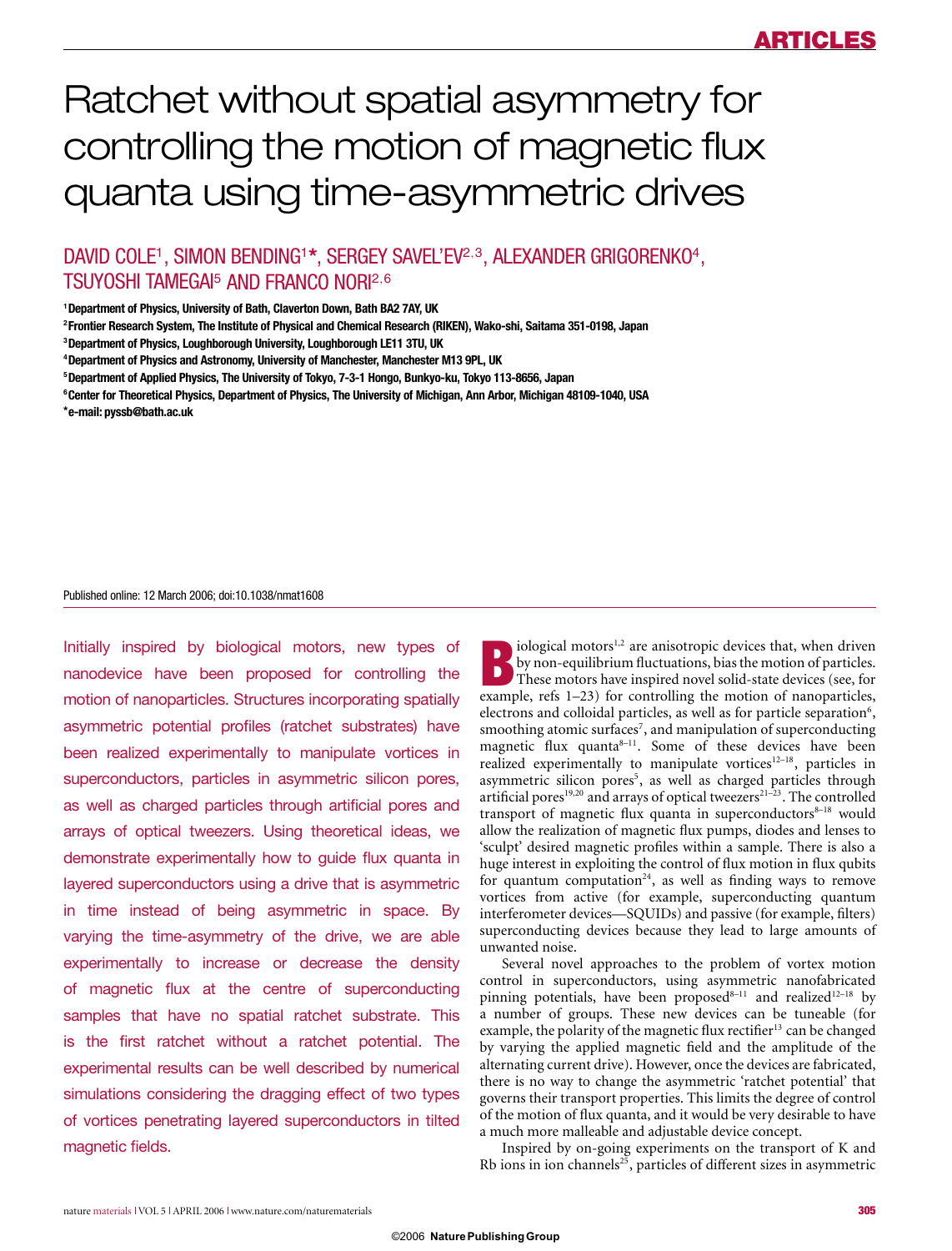

**Figure 1 Introduction to the operation of the ratchet device. a**,**b**, Schematic diagrams of the vortex lens operation: **a**, the slowly driven JVs, shown by the green horizontal cylinders, drag vertical PV stacks, shown in red, towards the sample's centre. **b**, JVs moving quickly towards the sample's edges leave behind PVs. **c**–**e**, The shape of the pulses used in the experiments and simulations for the a.c.-driven lensing mode: **c**, conditioning triangular waveform (symmetric) to equilibrate PVs, **d**, pump and **e**, antipump asymmetric sawtooth waveforms. Here the superscript off refers to offset, c to conditioning and r to ratchet.

silicon pores<sup>5</sup> and interpenetrating lattices of different vortices<sup>26-32</sup>, a technique to control tiny particles in binary mixtures has been proposed<sup>33,34</sup>. Remarkably, this particle motion control can be achieved using periodic time-asymmetric drives in samples with no ratchet substrate. When one of the components of the binary mixture is driven, the moving particles drag along the other non-driven component, interacting with it. A time-asymmetric a.c.-drive (as opposed to a time-symmetric a.c.-drive and spatially asymmetric substrate in 'conventional' ratchet devices) produces a net d.c. motion of both components of the binary mixture, which can be tuned by means of the time-dependence and timeasymmetry of the drive (see for example, movies of ref. 35). The device acts like a ratchet, but it has no ratchet potential energy. We present the first experimental demonstration of the tuneable control of the motion of magnetic flux quanta without spatially asymmetric substrates. Our approach can be readily extended to many other types of binary mixture (for example, colloids $2^{1-23}$ ).



**Figure 2 Experimental scanning Hall probe images of dragging/brushing of PVs by JV stacks. a**–**c**, Trapping of PVs (white spots) onto chains by JVs (not visible), and subsequent dragging of PVs by moving JVs as  $H_{\parallel}$  is systematically increased from 0 to 55 Oe. The sample was initially field cooled to  $T = 81$  K in  $H<sub>z</sub>$   $\sim$  1.5 Oe (scan sizes ∼ 27 μm×27 μm). **d**–**f**, 'Brushing' of PVs by moving JVs at high PV densities as  $H_{\parallel}$  is varied between 0 and 33 Oe.  $T = 77$  K,  $H_{z} = 10$  Oe (scan sizes  $~\sim$ 13 μm  $\times$  13 μm). The arrows indicate the direction of JV motion.

It has been recognized<sup>33</sup> that this new ratchet concept can be implemented experimentally in layered superconductors such as  $Bi_2Sr_2CaCu_2O_{8+\delta}$  (Bi2212). In this system, direct visualization<sup>26–29</sup>, as well as magnetic $30,31$  and transport $32$  measurements, clearly show that a magnetic field, tilted away from the high-symmetry crystalline *c*-axis, penetrates the sample as two perpendicular vortex arrays, known as 'crossing' vortex lattices<sup>36-38</sup>. One vortex sublattice consists of stacks of pancake vortices (PVs) aligned along the *c* axis, whereas the other is formed by Josephson vortices (JVs) confined between  $CuO<sub>2</sub>$  layers (Fig. 1a,b). It was predicted<sup>37,38</sup> that JVs attract PVs, and this PV–JV interaction has been experimentally observed<sup>26–29</sup> through the formation of PV chains on top of JVs. Sensitive a.c. measurements<sup>39</sup> have also verified the existence of dragging interactions between JVs and PVs. JVs are usually very weakly pinned and can be easily driven by changing either the in-plane magnetic field,  $H_{\parallel}$ , or applying an electrical current,  $J_z$ , flowing along the *c*-axis. Time-asymmetrically driven JVs can drag along PVs, resulting in a net motion of the PVs. It was shown<sup>33</sup> that this common JV–PV motion could be used to develop vortexpumps, vortex-diodes and vortex-lenses. The vortex lens operation is illustrated schematically in Fig. 1a,b.

#### D.C.-DRIVEN LENSING

The simplest possible operation mode consists of slowly increasing the in-plane field,  $H_{\parallel}$ , from 0 to  $H_{\parallel}^{\rm max}$  for a fixed value of the out-of--plane magnetic field, *Hz*. The increasing in-plane field slowly drives JVs from the edges to the middle of the sample. In turn, JVs drag PVs along with them towards the sample's centre. As a result, PVs accumulate in the middle of this magnetic 'lens'. Figure 2a–c shows a set of experimental images of the dragging of PVs by JVs at a low out-of-plane field, *Hz* ∼ 1.5 Oe. At such low PV densities, all of the PVs are first trapped on JV stacks and then dragged towards the sample's centre. Figure 2d–f illustrates PV 'brushing' for a higher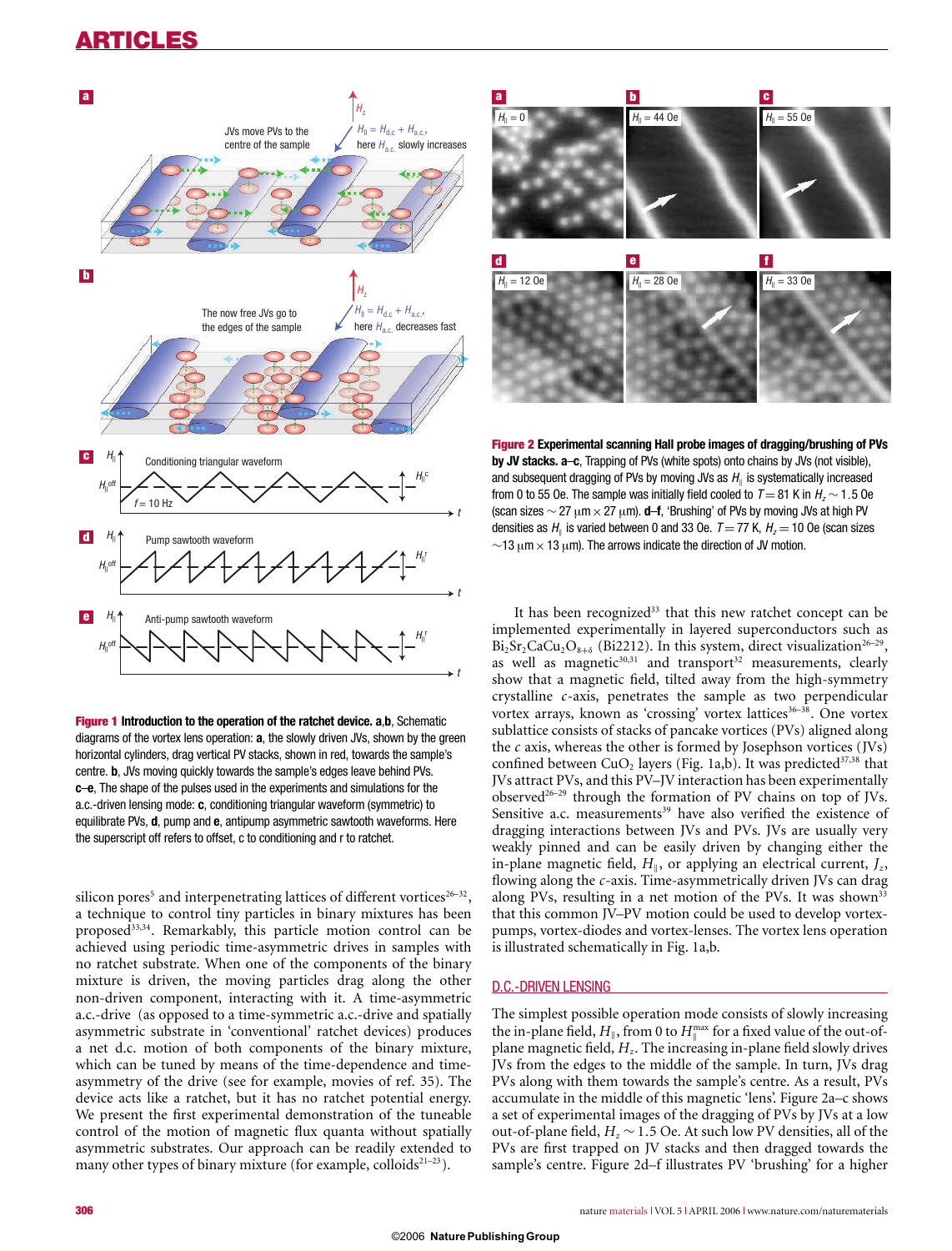

**Figure 3 Results of d.c. lensing. a**, Schematic diagram of the Hall probe array beneath the sample. The grey box indicates the position of the Bi2212 crystal. **b**, The experimental setup to separately control the in-plane,  $H_{\parallel}$ , and the out-of-plane,  $H_z$ , magnetic fields. **c**, A characteristic 'butterfly' loop for the lensing efficiency in d.c.-driven lensing mode at  $\mathcal{T}=77$  K and  $H_z=5.3$  Oe.  $B_{z0}=B_z(H_{\parallel}=0)$ . **d**, Results of simulations of d.c.-driven lensing. (1)–(5) schematically show vortex distributions at different points on the  $\Delta\,B_z(H_{\scriptscriptstyle\parallel})$  butterfly loop for an idealized situation where we consider transport of PVs by only two JV rows. (1) Two blue JV rows start moving towards the sample's centre, compressing 13 PVs. (2) All 13 PVs remain trapped on or between JVs, resulting in an increase of PV density at the sample's centre. Notice that four new PVs have now entered at the sample edges. (3) Additional movement of the JVs towards the centre results in further compression of the PVs. However, PV–PV repulsion now causes PVs to spill out across JVs and only 7 of the original 13 PVs remain trapped. (4) When  $H_{_\parallel}$  decreases, JVs move towards the sample edges, pushing the PVs located close to the surface out of the sample; hence only the remaining 7 PVs trapped between the JVs contribute to the central PV density. (5) At the position of the overshoot for decreasing  $H_{\parallel}$ , only 7 PVs (instead of the initial 13 PVs) remain in the sample, and anti-lensing is observed. Further reduction of  $H_{\parallel}$  results in all JVs leaving the sample, deficit PVs can re-enter and the original PV density is restored.

out-of-plane field,  $H_z \sim 10$  Oe, which is closer to the situation when the strongest lensing effects are observed. At these high PV densities, JV traps become saturated and free PVs exist between them. Moving JVs now 'brush' free PVs in their direction of motion, giving rise to a higher density ahead of them and a lower density behind them (see also the movies of ref. 35).

### A.C.-DRIVEN LENSING

When a superposition of d.c. and time-asymmetric a.c. (compare Fig. 1d,e) in-plane magnetic fields is applied,  $H_{\parallel}(t) = H_{\parallel}^{d.c.} +$  $H_0^{\alpha,c}(t)$ , the JVs are asymmetrically pushed in and pulled out of the sample. If the a.c. component of *H*<sub>|</sub> increases slowly, the PV stacks remain trapped on JVs, and both move together towards the centre of the lens (Fig. 1a). If, on the way back,  $H<sub>n</sub><sup>a.c.</sup>$  decreases rapidly -(Fig. 1d, pump sawtooth waveform), the JVs leave the PVs behind them (Fig. 1b). Asymmetrically cycling  $H_{\parallel}^{\text{a.c.}}$  causes either pumping -(focusing) or antipumping (defocusing) of PVs at the centre of the lens<sup>35</sup>. An important advantage of such an a.c.-driven vortex lens is that switching between 'convex' and 'concave' PV 'magnetic lenses' can be easily achieved by changing the asymmetry of the applied a.c. field, for example, by using a time-reversed sawtooth waveform (for example Fig. 1e).

#### EXPERIMENTAL RESULTS FOR D.C. AND ASYMMETRIC A.C. LENSING **MODES**

Our vortex lensing experiments were carried out on an as-grown Bi2212 superconducting single crystal (transition temperature  $T_c \cong 91$  K, size ∼ 1 mm × 0.75 mm × 50 µm). The changes in magnetic induction, arising from PV lensing/anti-lensing, were detected using one centrally placed (with respect to the Bi2212 crystal) element of a 25 μm wire-width micro-Hall probe array, patterned in a GaAs/AlGaAs 2D electron gas (Fig. 3a). The inplane,  $H_{\parallel}$ , and out-of-plane,  $H_z$ , magnetic field components were varied independently using a Helmholtz coil pair, precisely aligned to the *a*–*b* crystallographic planes of the crystal, and a solenoid, respectively (Fig. 3b).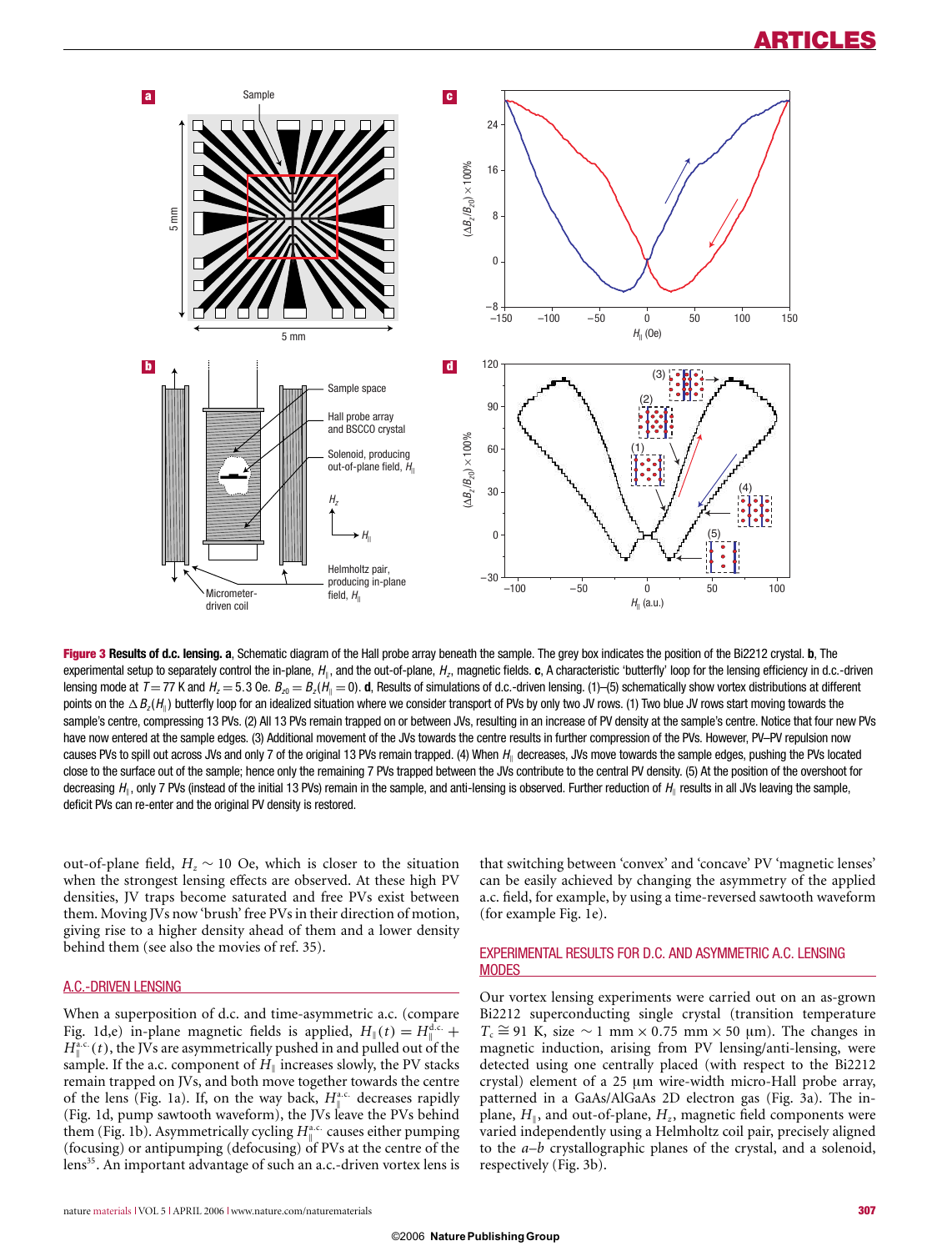

**Figure 4 Time dependence of the a.c.-driven ratchet device.** The curves show the measured percentage change of the magnetic induction (PV density) at the sample's centre, when applying an initial 'conditioning' signal followed by pumping/antipumping time-asymmetric drives. The conditioned PV density increases (decreases) during several cycles of the pumping (antipumping) drive and then saturates. As soon as the drive is switched off, the PV density starts to relax from the non-equilibrium pumping (antipumping) state towards an equilibrium state.

We carried out measurements for both d.c.-driven modes and asymmetric a.c.-driven modes of vortex lens operation. Initially, a fixed PV density was established in our crystal by field cooling from above  $T_c$  in a known value of the out-of-plane field,  $H_z$ . In the d.c.-mode, the in-plane magnetic field,  $H_{\parallel}$ , was then slowly (1.7 Oe s−<sup>1</sup> ) cycled a few times until a steady-state loop was obtained. During each cycle,  $H_{\parallel}$  was ramped up to a maximum of 150 Oe, then down to a minimum of −150 Oe and back to zero, while the sensor Hall voltage was monitored to measure the magnetic induction at the centre of the sample. Figure 3c shows lensing data at 77 K, for an out-of-plane magnetic field,  $H<sub>z</sub> = 5.3$  Oe, when the lensing efficiency (defined by the overall percentage change of the PV density at the sample's centre,  $\kappa =$  $\left\{ \left[ \max(B_z^{\text{centre}}) - \min(B_z^{\text{centre}}) \right] / B_z^{\text{centre}}(H_{\parallel} = 0) \right\} \times 100\% \right\}$  reaches a maximum of about 37% for this temperature. Here,  $B_z^{\text{centre}}$  is the out-of-plane magnetic induction at the centre of the crystal. The d.c.-driven lensing mode exhibits a butterfly shape comprising: (1) a fast increase of PV density at the centre when  $H_{\parallel}$  increases from zero, followed by a weaker (saturation-like) dependence of  $B_z^{\text{centre}}(H_{\parallel})$ ; (2) a rapid reduction of  $B_z^{\text{centre}}(H_{\parallel})$  when  $H_{\parallel}$ decreases from its maximum value, followed by a remarkable anti-lensing (an overshoot in the reduction of PV density) effect,  $B_z^{\text{centre}}(H_{\parallel} > 0) < B_z^{\text{centre}}(H_{\parallel} = 0)$ . We note that this 'overshoot' effect is not seen for low out-of-plane magnetic fields  $(H<sub>z</sub> < 2 \text{ Oe})$  when all PVs are trapped at JVs. At higher values of *Hz*, JV traps become saturated and free PVs exist between chains (the so-called mixed chains plus lattice state). The overshoot effect is clearly correlated with the presence of these free PVs, and has been systematically observed for  $H<sub>z</sub> > 2$  Oe at Hall elements in different locations over a wide temperature range.

In order to realize the asymmetric a.c.-driven mode for the vortex lens, the following steps were carried out. (1) The sample was cooled in fixed  $H_z$  at  $H_{\parallel} = 0$ ; (2) a d.c. offset value of the in-plane field,  $H_{\parallel}^{\text{off}}$ , was applied; (3) a 'conditioning' triangular wave (see Fig. 1c) was run for 4 min to equilibrate the PV system; (4) a time-asymmetric a.c. drive, with an average value of zero



**Figure 5 Investigations of lensing efficiency.** The dependence of the lensing amplitude on **a**, the frequency of the ratchet signal  $(H_{\parallel}^{\text{off}}=80$  Oe,  $H_{\parallel}^{\text{r}}(1 \text{ Hz})=80$  Oe,  $H_{z}=5.3$  Oe) and **b**, the applied out-of-plane field,  $H_z$ ( $H_{\parallel}^{off}$  = 80 Oe,  $H_{\parallel}$  = 80 Oe, f = 7 Hz), at different temperatures. Both dependencies exhibit pronounced maxima allowing the lensing efficiency to a desirable value. Superscript pump (a'pump) refers to pumping (antipumping). The error bars predominantly reflect the average fluctuation amplitude in the measured magnetic induction during pumping/anti-pumping of the vortex system (see Fig. 4).

(Fig. 1d,e) was switched on for 4 min. The magnetic induction,  $B<sub>z</sub><sup>centre</sup>$ , was then monitored in real time starting from step (3) at a centrally located Hall element. The data from one such measurement is presented in Fig. 4. The initial rapid transients (see Fig. 4), as the conditioning waveform is switched on at  $t = 0$ , are due to equilibration of the PV system from non-equilibrium states generated in previous ratchet experiments. As soon as the asymmetric pumping (antipumping) signal is switched on, the density of PVs ( $B_z^{\text{centre}}$  /  $\Phi_0$ , where  $\Phi_0$  is the quantum of magnetic flux) starts to increase (decrease) in the centre of the vortex lens with respect to the PV density produced after application of only the conditioning signal  $(B_z^{\text{centre}}(\text{conditioning})/\Phi_0)$ . After several cycles of the asymmetric sawtooth in-plane magnetic field, the PV density reaches a steady-state value for both pumping  $(B_z^{\text{centre}}(\text{pumping})/\Phi_0)$  and antipumping  $(B_z^{\text{centre}}(\text{antipumping})/\Phi_0)$ regimes, respectively (Fig. 4). We stress that these steady pumping (antipumping) states are essentially non-equilibrium ones, because they relax towards close states as soon as the time-asymmetric drive is switched off (Fig. 4). Hence, we experimentally show how to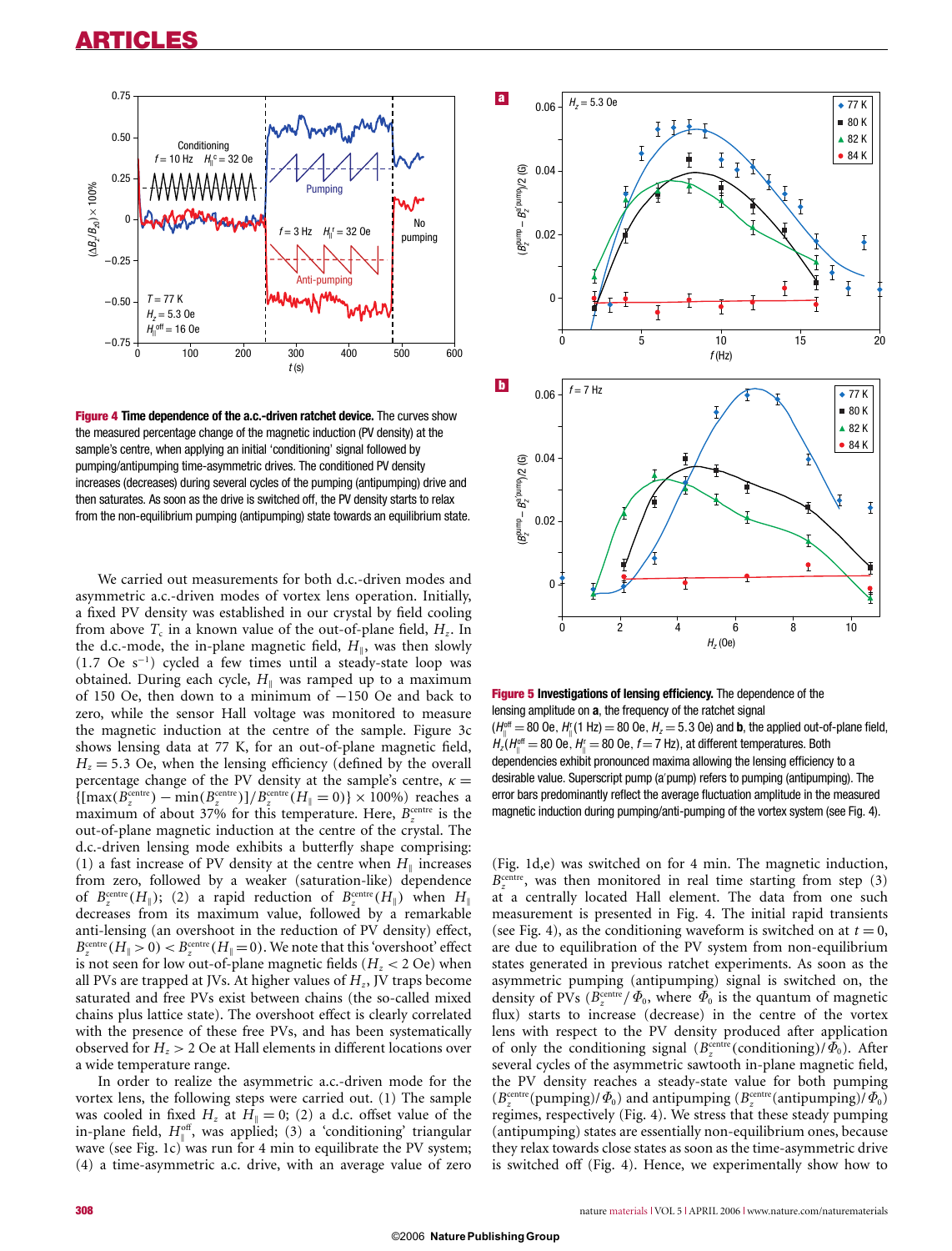

**Figure 6 The simulated asymmetrically a.c.-driven vortex lens. a**, The dependence of the out-of-plane magnetic induction at the centre of the sample,  $B_z^{\text{centre}}$ , on the cycle number when conditioning and pumping/antipumping drives are applied. **b**, Pumping amplitude versus the out-of-plane magnetic field,  $H<sub>z</sub>$ , In both experiments and simulations the pumping efficiency exhibits pronounced maxima as a function of  $H<sub>z</sub>$ .

control the out-of-equilibrium vortex transport. Such control of the motion of vortices (or other tiny particles) is the ultimate goal of ratchet devices<sup>1-23</sup>.

The two main advantages of the transport control developed here over previous proposals (for example, refs 8–18) are (1) the possibility to guide particles with no tailored spatial asymmetry and (2) the tuning of the motion of tiny particles by simply changing the time-dependence of the externally applied drive. The first feature allows us to avoid expensive and cumbersome nanofabrication processing. The second property becomes very important if we want to frequently change the transport properties of a device, something which is generally much more complicated or even impossible in standard ratchet devices.

### TUNEABILITY OF THE VORTEX LENS USING AN ASYMMETRIC A.C. DRIVE

A simple switch from the pumping to the time-reversed antipumping sawtooth  $H_{\parallel}$  waveform results in a change from PV focusing to defocusing at the centre of the sample. As was predicted theoretically<sup>33,34</sup>, the focusing efficiency can also easily be controlled by changing either the frequency of the drive, *f* , (Fig. 5a) or the PV density, by means of the out-of-plane magnetic field component, *Hz* (Fig. 5b). Note that both of these two 'knobs' (tuning the frequency of the applied drive or the particle density) are common to other realizations of these ratchets, including mixtures of ions in ion channels<sup>25</sup> and particles of different sizes in silicon pores<sup>5</sup>. Moreover, varying the temperature changes the interaction between PVs and JVs, which also influences the lensing effect and can provide additional degrees of controllability.

The frequency dependence (Fig. 5a) of the non-equilibrium pumping (antipumping) can be qualitatively understood using general arguments. For low frequencies, the effect should be small because the repetition rate is low, and the PV density has enough time to reach its equilibrium value during both 'slow' and 'fast' changes of the time-asymmetric drive. PVs adiabatically move back and forth without accumulation in the sample's centre. For very high frequencies, the vortex system cannot follow the drive, even during relatively 'slow' changes of the in-plane field,  $H_{\parallel}$ . Thus, the PVs just ignore the fast magnetic-field oscillations, and again settle in an equilibrium state. Assuming an analytical behaviour of the lensing efficiency for low and high frequencies, it should be proportional to *f* and  $1/f$ , when  $f \rightarrow 0$  and  $f \rightarrow \infty$ , respectively. In addition, the leakage of PVs parallel to JVs could suppress the ratchet effect at low frequencies. Suppression at high frequency depends on the ratio of (1) the strength of the interaction between PVs and JVs divided by (2) the PV viscosity, which slows down the transport of PVs by JVs. The interaction between JVs and PVs depends nonlinearly on the JV velocity in a complex way. Hence this ratio depends on several parameters, and cannot be easily estimated. The maximum lensing efficiency occurs when the PVs adiabatically follow the slow changes of  $H_{\parallel}$  but cannot follow the fast changes. The maximum of the lensing efficiency as  $H<sub>z</sub>$  is varied (Fig. 5b), can also be understood noting that the interaction of JVs and PVs, and thus the dragging effect, becomes negligible with respect to PV–PV repulsive interactions at high PV densities (high *H<sub>z</sub>*). For low *H<sub>z</sub>*, the decreasing PV density, and the domination of PV pinning over the JV–PV interaction, diminish the lensing effect. Thus, there should be an optimal out-of-plane field, *Hz*, for the operation of the vortex lens.

#### NUMERICAL SIMULATIONS

The minimum model to simulate the observed lensing effect describes the overdamped dynamics of JV and PV rows within a set of coupled equations of motion:  $\gamma \eta_1(\mathrm{d}x_i^1/\mathrm{d}t)/a^1 = f_i^{\mathrm{II}} + f_i^{\mathrm{IH}} + f_i^{\mathrm{Pl}}$ <br>and  $\eta_P(\mathrm{d}x_k^P/\mathrm{d}t)/a^P = f_k^{\mathrm{PP}} + f_k^{\mathrm{PH}} + f_k^{\mathrm{Pl}}$ , where  $x_i^1$  and  $x_k^P$  are the positions of JV and PV rows with  $a^J/\gamma$  and  $a^P$  the distances between JVs and PVs in a row, respectively. Here,  $\gamma$  is the anisotropy parameter, and the JV and PV viscosities are  $\eta_1$  and  $\eta_2$ . The viscous forces (all forces per unit area) slowing down the vortex motion are balanced by: (1) the repulsive force  $f^{IJ}$  between vertical JV rows (including images of rows with respect to the sample surface); (2) the interaction  $f^{\text{H}}$  of JV rows with Meissner currents generated by the externally applied time-dependent magnetic field,  $H_{\parallel}(t)$ ; (3) the repulsion  $f^{PP}$  between rows of PV stacks (including images); (4) the interaction  $f<sup>PH</sup>$  of PV rows with the *c*-axis magnetic field,  $H<sub>z</sub>$ ; and (5) the attractive forces  $f<sup>IP</sup>$  and  $f<sup>PI</sup>$  between rows of JVs and PVs. Within our 1D model, PVs do not move parallel to JVs. Thus, this model describes weak (with respect to the JV–PV interaction) bulk pinning plus surface pinning, prohibiting the escape of PVs along the JVs.

#### COMPARISON THEORY–EXPERIMENT

Molecular dynamics simulations were carried out for both d.c. and a.c. lensing modes. Following experiments for the d.c.-driven mode,  $H_{\parallel}$  increases from zero to  $H_{\parallel}^{\text{max}}$  and then decreases back to zero over the same period of time, after which the same halfcycle is repeated for negative fields. The simulated 'butterfly' loop for the PV density at the centre of the sample shows the same features that were observed in experiments (compare Fig. 3c and d) and can be easily interpreted: (1)  $B_z^{\text{centre}}$  first increases with  $H_{\parallel}$  on the rising branch of the loop as JVs move towards the centre of the sample, dragging PVs with them (Fig. 2a–f). This is consistent with theoretical predictions<sup>33</sup>; (2) at a certain in-plane field,  $B_z^{\text{center}}$ saturates and even starts to decrease. The PV density at the centre is now large enough that the enhanced PV–PV repulsion starts to oppose any additional lensing. (In the experiments, the decrease of  $B_z^{\text{centre}}$  was not clearly observed on the rising branch of the loop because of limits on the maximum possible in-plane field.) At this point JVs start cutting freely through PV stacks; (3) once the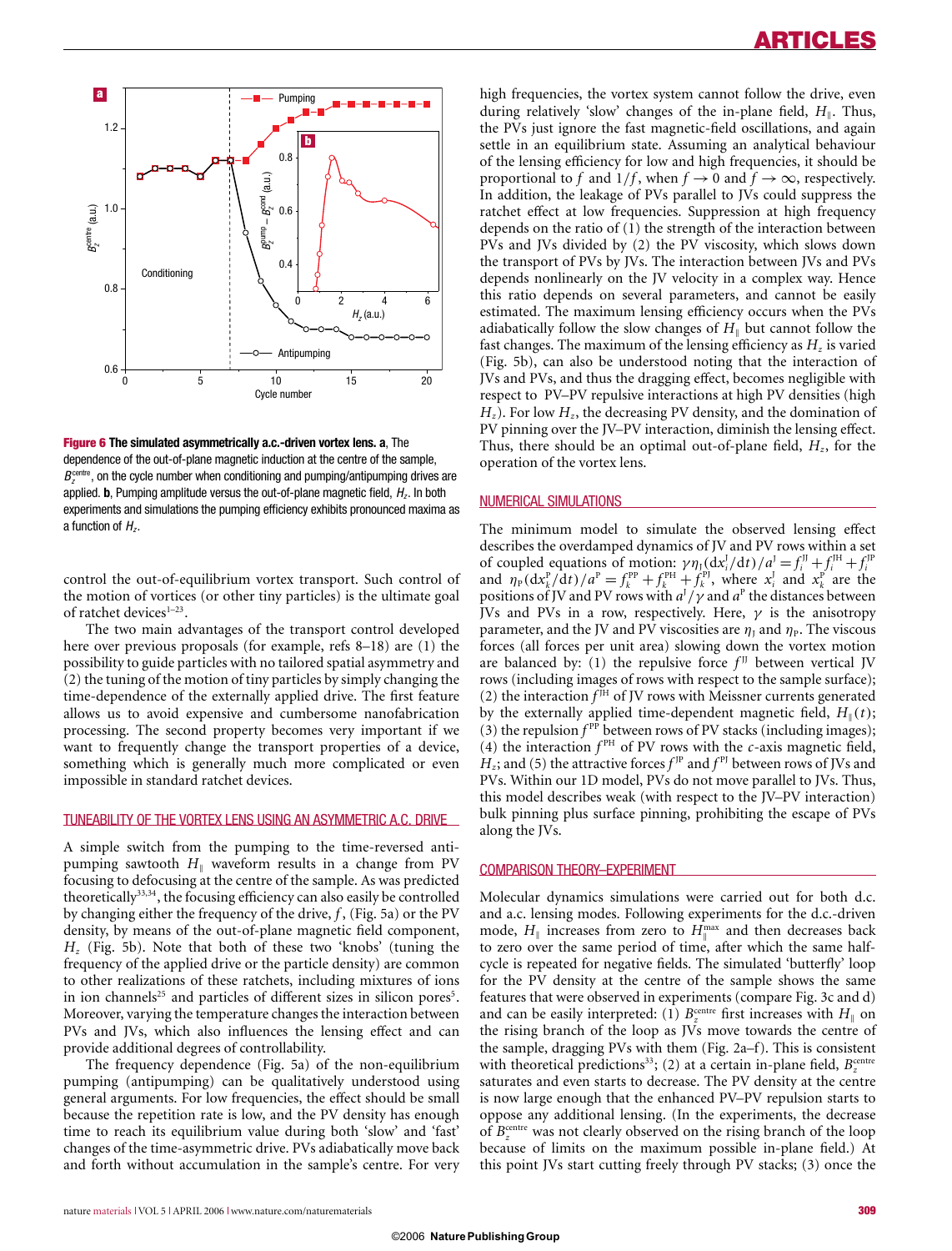in-plane sweep direction is reversed, the additional PV–PV 'pressure' now acts in the same direction as the JV dragging force, and a rapid decompression of the PV system takes place. At large values of  $H_z$ , this even causes the system to overshoot and reduce the PV density below its starting value. This gives rise to a remarkable anti-lensing effect,  $B_z^{\text{centre}}(H_{\parallel} > 0) < B_z^{\text{centre}}(H_{\parallel} = 0)$ , which is seen in both experiments and simulations within a certain interval  $0 < H_{\parallel} < H_{\parallel}^*$  of the in-plane field. A more detailed study -of the d.c. lensing mode, including the distribution of PVs in the sample, shows excellent qualitative agreement between the experimental data and simulations.

In order to better understand the time-asymmetric a.c.-driven effect, we simulate the experimental sequence of steps: (1) first applying an offset in-plane field, (2) followed by a conditioning (symmetric triangular) drive (Fig. 1c) and finally (3) an asymmetric sawtooth a.c. drive (Fig. 1d,e). The result of these simulations is an increase of  $B_z^{\text{centre}}$  for the pump sawtooth and a decrease for the antipump sawtooth, as illustrated in Fig. 6a, and in excellent agreement with experiments and theoretical predictions<sup>33</sup>. In the focusing mode,  $(B_z^{\text{pump}} - B_z^{\text{cond}})$  exhibits a pronounced maximum as a function of *Hz* (Fig. 6b) and frequency (not shown), also in agreement with experimental findings.

#### **METHODS**

#### **EXPERIMENTAL**

Experiments were carried out on an as-grown Bi2212 single crystal prepared by the travelling floating zone technique<sup>40</sup>. The 13-element Hall array (Fig. 3a) was based on the intersection of 25-μm-wide 'wires' patterned in a  $\mbox{GaAs}/\mbox{AlGaAs}$  heterostructure $^{41}$  . All of the measurements described here were made on an element that was centrally positioned under the Bi2212 crystal. This was driven by a 45 μA 300 Hz a.c. current and the Hall voltage was detected with a lock-in amplifier.

The in-plane field,  $H_{\parallel}$ , must be precisely aligned with the Bi2212 *a*-*b* planes. For an applied magnetic field at an angle  $\theta$  to these (for  $\gamma$  < 1.95 $\lambda$ (*T*)/*s*, where  $\gamma$  is the anisotropy parameter and *s* the CuO<sub>2</sub> layer separation) a sharp 'lock-in' feature is predicted<sup>42</sup> for  $\theta \le s/\lambda(T)$ , corresponding to complete screening of *Hz*. This is clearly observed in our Hall data, and exploited to align a pair of Helmholtz coils that generate in-plane fields. One of these coils is fixed at the height of the sample, and the other is free to move up or down on a micrometer-driven stage. The locus of values of in-plane lock-in field as a function of height of this moving coil is used to infer the perfect alignment position within  $\pm 0.006°$  of the *a*-*b* planes.

The d.c.-mode lensing data were captured by slowly ramping the in-plane field,  $H_{\parallel}$ , (ramp rate = 1.7 G s<sup>-1</sup>) up to a maximum of 150 Oe, then down to a minimum of −150 Oe and back to zero. The first trace obtained in this way shows a pronounced asymmetry because it starts from the virgin field-cooled state. Figure 3c in this paper corresponds to 'work hardened' data, after several full field cycles had been completed, which show a high degree of symmetry.

In a.c.-driven measurements, the slope of the rapidly changing part of the sawtooth field was governed by the inductive response of the Helmholtz coil pair (d $H_{\parallel}/dt$  (fast)  $\sim \pm H_{\parallel}^{\text{r}} R/L$ , where  $R = 8 \Omega$  and  $L = 24 \text{ mH}$  are the -resistance and inductance of the coil pair, and r refers to ratchet). The slope of the slowly changing part increased approximately linearly with frequency, *f* , as d*H*<sub>∥</sub> /d*t* (slow)  $\sim \pm H_{\parallel}^{\rm r}f$ . The *H*<sub>∥</sub>-drive amplitude in Fig. 5a was set at *f* = 1 Hz, -and decreased slightly with increasing frequency (∼20% from 1 to 20 Hz) due to the finite characteristic response time of the coil pair  $(L/R \sim 3 \text{ ms})$ .

A protocol was developed to equilibrate the PV system after each ratchet experiment. Avraham *et al.*<sup>43</sup> showed that the PV system in Bi2212 single crystals is effectively equilibrated by 'dithering' with an 80 Oe, 1 kHz a.c. in-plane field. We find that a symmetric (in time) triangular wave ( $H_{\parallel}^c = 32$  Oe, where c refers to conditioning,  $f = 10$  Hz) is most effective in our field and temperature regime.

The lensing amplitude in Fig. 5 drops to virtually zero above  $T = 84$  K, which is well below  $T_c \cong 91$  K in a regime where the JV–PV interaction strength is only very weakly temperature dependent<sup>37</sup>. We note that efficient lensing actually requires finite pinning (bulk pinning will drop rapidly at high temperatures) as JV stacks only represent one-dimensional traps for PVs, which must be prevented from escaping focus regions laterally parallel to JVs.

#### MOLECULAR DYNAMICS MODEL

The interaction between vortex rows decays exponentially for both PVs and JVs:  $f_i^{\text{IJ}} \tau a^J / (\gamma D \eta_1) = (a^P \beta / a^J) \sum_j \text{sgn}[x_i^J - x_j^J] \text{exp}[-|x_i^J - x_j^J|]/\lambda_c] f_k^{\text{PP}} \tau a^P / D \eta_P = \sum_j \text{sgn}[x_k^P - x_j^P] \text{exp}[-|x_k^P - x_j^P|]/\lambda_{ab}]$ , where the

interaction lengths are the in-plane  $\lambda_{ab}$  and *c*-axis  $\lambda_c$  penetration lengths, and  $\beta = \eta_P / \gamma \eta_I$  is the relative viscosity. We normalize all of the distances by the half-width of the sample *D*, and all time scales by  $\tau = 16\pi \lambda_{ab}^2 a^P \eta_P D / \Phi_0^2$ . The distances between PV and JV rows are related to the *c*-axis  $H_z$  and in-plane  $H_{\parallel}$ magnetic field components as  $a^P \approx (\Phi_0/H_z)^{1/2}$  and  $a^J \approx (\gamma \Phi_0/H_{\parallel})^{1/2}$ . The interaction with the Meissner current decays exponentially on the scales  $\lambda_c$  and  $\lambda_{ab}$  from the surface ( $x = \pm 1$ ) of the sample, for JVs and PVs, respectively. The corresponding forces can be modelled<sup>44</sup> as

 $f_{i_{\text{max}}}^{\text{JH}} \tau_a^J / \gamma D \eta_J = -(2\lambda_c a^P \beta/(a^J)^2) \sinh[x_i^J / \lambda_c] / \cosh[D/\lambda_c]$  and *f*<sup>PH</sup><sub>*k*</sub> *τa*<sup>P</sup> /*Dη*<sub>P</sub> = −(2λ<sub>*ab*</sub> /*a*<sup>P</sup>)sinh[*x*<sup>P</sup><sub>*k*</sub> / λ<sub>*ab*</sub>]/cosh[*D*/λ<sub>*ab*</sub>]. The simplest way to estimate the JV–PV attraction is to introduce an 'effective' potential<sup>33</sup>. This results in the following forces

 $f_i^{\text{IP}} \tau a J / \gamma D \eta_j = [(\lambda_{ab})^2 \beta \beta_1 / (a^J)^2] \sum_k \text{sgn}[x_k^{\text{P}} - x_j^{\text{I}}] \exp[-4\pi |x_k^{\text{P}} - x_j^{\text{I}}]/a^J],$ and  $f_k^{PI} \tau a^P / D \eta_P = [(\lambda_{ab})^2 a^P \beta_1 / (\overline{a^J})^3] \sum_i \text{sgn}[x_i^J - x_k^P] \exp[-4\pi |x_k^P - x_i^I| / a^J],$ where the parameter  $\beta_1 \approx 16\pi^2/\ln\{1 + [(\lambda_c/a^{\dagger})^2 + 1]/[(\lambda_{ab}/a^{\dagger})^2 + 1]\}$  is related to the tilt elasticity of PV stacks. Our experiments usually involve several thousand PV rows, which are hard to simulate, even using the proposed simple model. To avoid this problem we have generally simulated about one hundred PV rows and used appropriately rescaled model parameters:  $\beta = 2$ ,  $\beta_1 = 0.2$ ,  $\lambda_{ab} = 0.006$ ,  $\lambda_c = 0.1$  and the duration of the fast changes of the in-plane field was 100 times shorter than that of the slow changes. The excellent qualitative agreement between the experimental data and simulations justifies all of the approximations used.

#### Received 14 October 2005; accepted 24 January 2006; published 12 March 2006.

#### References

- 1. Hänggi, P., Marchesoni, F. & Nori, F. Brownian motors. *Ann. Phys. (Leipz.)* 14, 51–70 (2005).<br>2. Hänggi, P. & Marchesoni. E. Introduction: 100 years of Brownian motion. *Chaos* 15, 026101 (
- Hänggi, P. & Marchesoni, F. Introduction: 100 years of Brownian motion. *Chaos* 15, 026101 (2005).
- 3. Linke, H. *et al*. Experimental tunneling ratchets. *Science* **286,** 2314–2317 (1999). 4. Linke, H. (ed.) Ratchets and Brownian motors: Basics, experiments and applications. *Appl. Phys. A* **75**
- (special issue), 167 (2002). 5. Matthias, S. & Muller, F. Asymmetric pores in a silicon membrane acting as massively parallel
- brownian ratchets. *Nature* **424,** 53–57 (2003). 6. Rousselet, J., Salome, L., Ajdari, A. & Prost, J. Directional motion of Brownian particles induced by a
- periodic asymmetric potential. *Nature* **370,** 446–448 (1994). 7. Derényi, I., Lee, C. & Barabási, A. L. Ratchet effect in surface electromigration: Smoothing surfaces by
- an ac field. *Phys. Rev. Lett.* **80,** 1473–1476 (1998).
- 8. Wambaugh, J. F. *et al*. Superconducting fluxon pumps and lenses. *Phys. Rev. Lett.* **83,** 5106–5109 (1999).
- 9. Olson, C. J. *et al*. Collective interaction-driven ratchet for transporting flux quanta. *Phys. Rev. Lett.* **87,** 177002 (2001).
- 10. Zhu, B. Y. *et al*. Controlling the motion of magnetic flux quanta. *Phys. Rev. Lett.* **92,** 180602 (2004).
- 11. Lee, C.-S. *et al*. Reducing vortex density in superconductors using the 'ratchet effect'. *Nature* **400,** 337–340 (1999).
- 12. Kwok, W. K. *et al*. Modification of vortex behavior through heavy ion lithography. *Physica C* **382,** 137–141 (2002).
- 13. Villegas, J. E. *et al*. A superconducting reversible rectifier that controls the motion of magnetic flux quanta. *Science* **302,** 1188–1191 (2003).
- 14. Van de Vondel, J. *et al*. Vortex-rectification effects in films with periodic asymmetric pinning. *Phys. Rev. Lett.* **94,** 057003 (2005).
- 15. Togawa, Y. *et al*. Direct observation of rectified motion of vortices in a niobium superconductor. *Phys. Rev. Lett.* **95,** 087002 (2005).
- 16. Wördenweber, R., Dymashevski, P. & Misko, V. R. Guidance of vortices and the vortex ratchet effect in high-T<sub>c</sub> superconducting thin films obtained by arrangement of antidots. *Phys. Rev. B* 69, 184504 (2004).
- 17. Majer, J. B., Peguiron, J., Grifoni, M., Tusveld, M. & Mooij, J. E. Quantum ratchet effect for vortices. *Phys. Rev. Lett.* **90,** 056802 (2003).
- 18. Shalom, D. E. & Pastoriza, H. Vortex motion rectification in Josephson junction arrays with a ratchet potential. *Phys. Rev. Lett.* **94,** 177001 (2005).
- 19. Siwy, Z. & Fuli'nski, A. Fabrication of a synthetic nanopore ion pump. *Phys. Rev. Lett.* **89,** 198103 (2002).
- 20. Marquet, C. *et al*. Rectified motion of colloids in asymmetrically structured channels. *Phys. Rev. Lett.* **88,** 168301 (2002).
- 21. Grier, D. G. A revolution in optical manipulation. *Nature* **424,** 810–816 (2003).
- 22. Gopinathan, A. & Grier, D. G. Statistically locked-in transport through periodic potential landscapes. *Phys. Rev. Lett.* **92,** 130602 (2004).
- 23. Lee, S., Ladavac, K., Polin, M. & Grier, D. G. Observation of flux reversal in a symmetric optical thermal ratchet. *Phys. Rev. Lett.* **94,** 110601 (2005).
- 24. You, J. Q. & Nori, F. Superconducting circuits and quantum information. *Phys. Today* **58,** 42–47 (2005).
- 25. Morais-Cabral, J. H. *et al*. Energetic optimization of ion conduction rate by the K+ selectivity filter. *Nature* **414,** 37–42 (2001).
- 26. Matsuda, T. *et al*. Oscillating rows of vortices in superconductors. *Science* **294,** 2136–2138 (2001). 27. Grigorenko, A., Bending, S., Tamegai, T., Ooi, S. & Henini, M. A one-dimensional chain state of
- vortex matter. *Nature* **414,** 728–731 (2001). 28. Vlasko-Vlasov, V. K. *et al.* Decoration of Josephson vortices by pancake vortices in Bi<sub>2</sub> Sr<sub>2</sub>CaCu<sub>2</sub>O<sub>8+δ</sub>. *Phys. Rev. B* **66,** 014523 (2002).